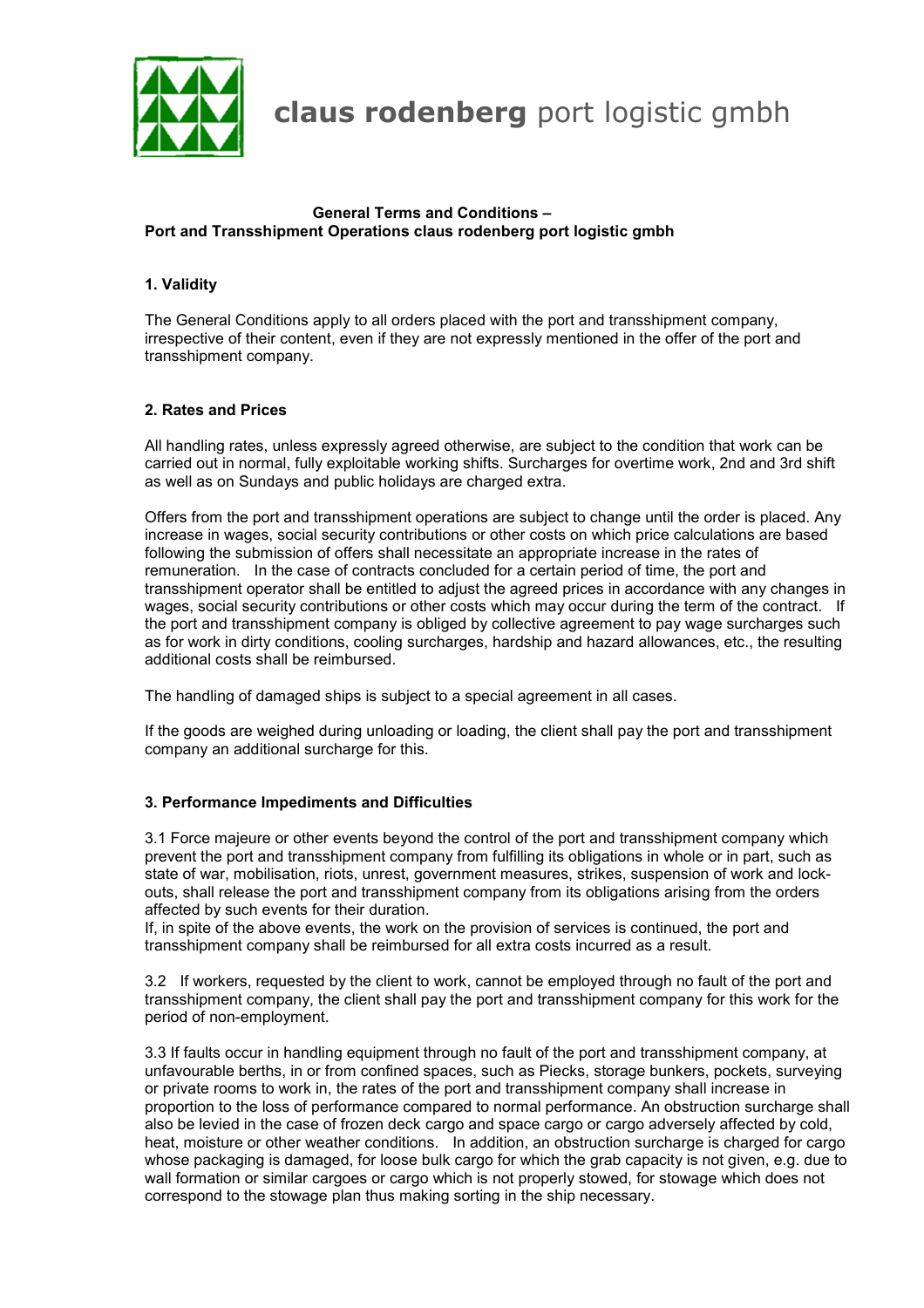

# **claus rodenberg** port logistic gmbh

When drafting offers, the port and transshipment company generally assume that the goods can be handled in the ship with industrial machinery (forklifts, trim equipment, etc.). Should it turn out that the use of such equipment is not possible, the client shall reimburse the port and transshipment company for the additional costs incurred as a result. If the decks of the ship do not permit the loading by the industrial equipment, the port and transshipment company must be carried out before loading or unloading begins, otherwise any damage occurring shall be borne by the client.

Increases shall occur in the same manner if the delivery or acceptance of the goods does not take place seamlessly, ordered labour cannot be fully utilised at the intended place, wind and weather hinder the work, ship or cargo do not arrive or are damaged, the documents or the completion of formalities are missing, and in all cases comparable to these examples. In order to ensure a smooth movement of the ships, the port and transshipment company may be required to complete up to two hours of overtime at the expense of the client by means of performance and payment. All port and transshipment services are provided under instructions and supervision by the captain or his representative.

### **4. Disclosure**

The port and transshipment company shall provide tangible information regarding the goods, their readiness for loading/unloading, or their final loading/unloading to the best of its knowledge, but with no obligation. No liability is assumed for demurrage, barge, barge or ship demurrage, waiting times of pilots, tugs, and mooring personnel, etc.

### **5. Heavy and Dangerous Goods**

Packages with an individual weight of more than 1500 kg are to be specifically described to the port and transshipment company with regard to their tasks. Goods which are subject to the IMDG Code shall also be specified. In the event of incorrect or insufficient information about such goods, in particular names in a foreign language or in generally unknown technical terms, the client shall be liable to the port and transshipping company for all damages, penalties and disadvantages suffered by the port and transshipping company itself, other persons, goods or the ship.

### **6. Liability of Port and Transshipment Company**

6.1 The port and transshipment company shall be liable for all its activities in accordance with the statutory regulations. However, the following regulations shall apply, unless otherwise stipulated by mandatory or binding legal provisions.

6.2 Insofar as Sections 425 ff. and 461 of the German Commercial Code (HGB) do not apply, the port and transshipment company shall only be liable for damage of any kind in the event of wilful intent or gross negligence on the part of its executive bodies, management staff or employees, or other vicarious agents, unless the damage is based on the violation of an essential contractual obligation, whereby compensation claims in the latter case are limited to the typical, foreseeable damage.

6.3 Insofar as the port and transshipment company only owes the conclusion of the contracts necessary for the provision of the contractual services, it shall only be liable for the careful selection of the third parties commissioned by it.

6.4 In all cases in which the port and transshipment company is liable for loss of or damage to goods, it shall reimburse the value and costs in accordance with Section 429, 430 of the German Commercial Code (HGB).

If damage could result from any of the circumstances listed above, it is presumed that it has arisen as a result of this.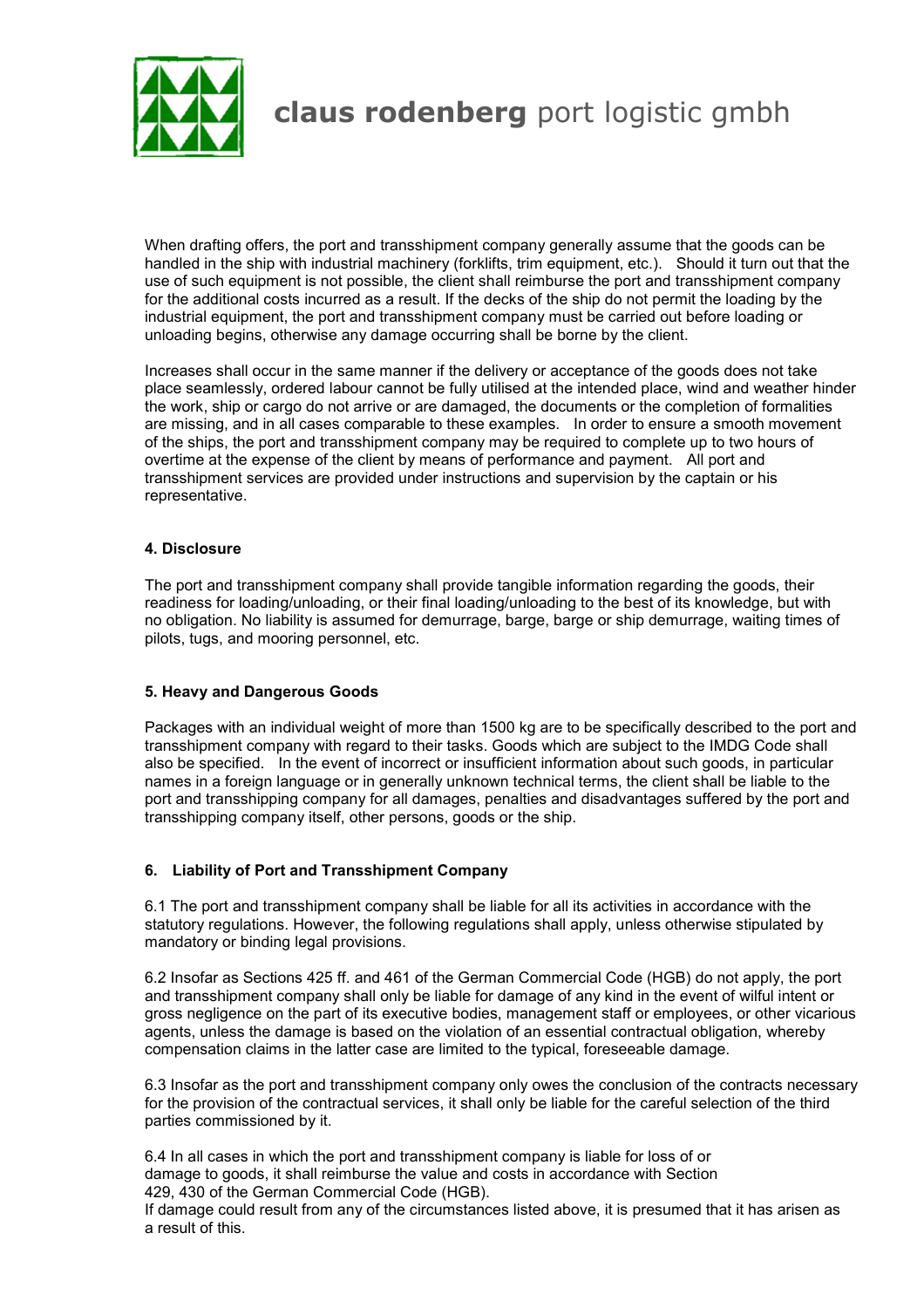

6.5 Insofar as Section 425 ff. and 461 para. 1 of the German Commercial Code (HGB) do not apply, the port and transshipment company shall be liable for damage incurred as a result of:

- force majeure,
- fire and explosion damage,
- atmospheric influences,
- theft, robbery, rioting or looting of ship and cargo,
- breaking of chains, cranes, ropes and other equipment and stowage gear,
- the natural condition or lack of or defective packaging of the goods, or incorrect information about the goods as well as defective labelling by the client or third parties;
- damage to ship, equipment and accessories which can be found on deck or in the cargo holds, e.g. ship winches, board cranes, tarpaulins, bulkheads, stringers, ship's side walls, bearings, shaft tunnels, room supports, room ladders, spar ceilings, tank caps, or protruding parts, e.g. bearing shoes, grommets, cleats, beams, wooden planks, cuffs on wooden planks, etc., as well as damage to the protective timber itself, only to the extent that culpable causation of the damage is proven to it.

If damage could result from any of the circumstances listed above, it is presumed that it has arisen as a result of this.

### **7. Liability of the Client**

The Client shall be liable for any damage resulting from incorrect, inaccurate, inadequate or delayed information, in particular concerning the number of items, weight, quality or due to defects of the goods or the packaging of the goods itself, at the port and transshipment facilities, in the goods stored or transshipped there or to third parties.

### **8. Limitations of Liability**

8.1 The liability of the port and transshipment company in the event of loss of or damage to the goods (damage to goods) is limited in amount to two units of account for each kilogram of the gross weight of the consignment. The unit of account is the special drawing right of the International Monetary Fund.

- the part of the consignment which has been devalued, if only part of the consignment has been devalued.

8.3 The liability of the port and transshipment company for damage other than to goods, with the exception of personal injury and damage to goods that are not subject of the contract of transportation, is limited to three times the amount payable for the loss of the goods, but not more than  $\epsilon$  100,000 per claim. Sections 431 para. 3, 433 of the German Commercial Code (HGB) remain unaffected.

8.4 The liability of the port and transshipment company shall in any event, irrespective of the number of claims arising from an event, be limited to € 1 million per event or 2 SDRs per kilogram of lost and damaged goods, whichever is the greater. In the case of more than one injured party, the port and transshipment company shall be liable in proportion to their claims.